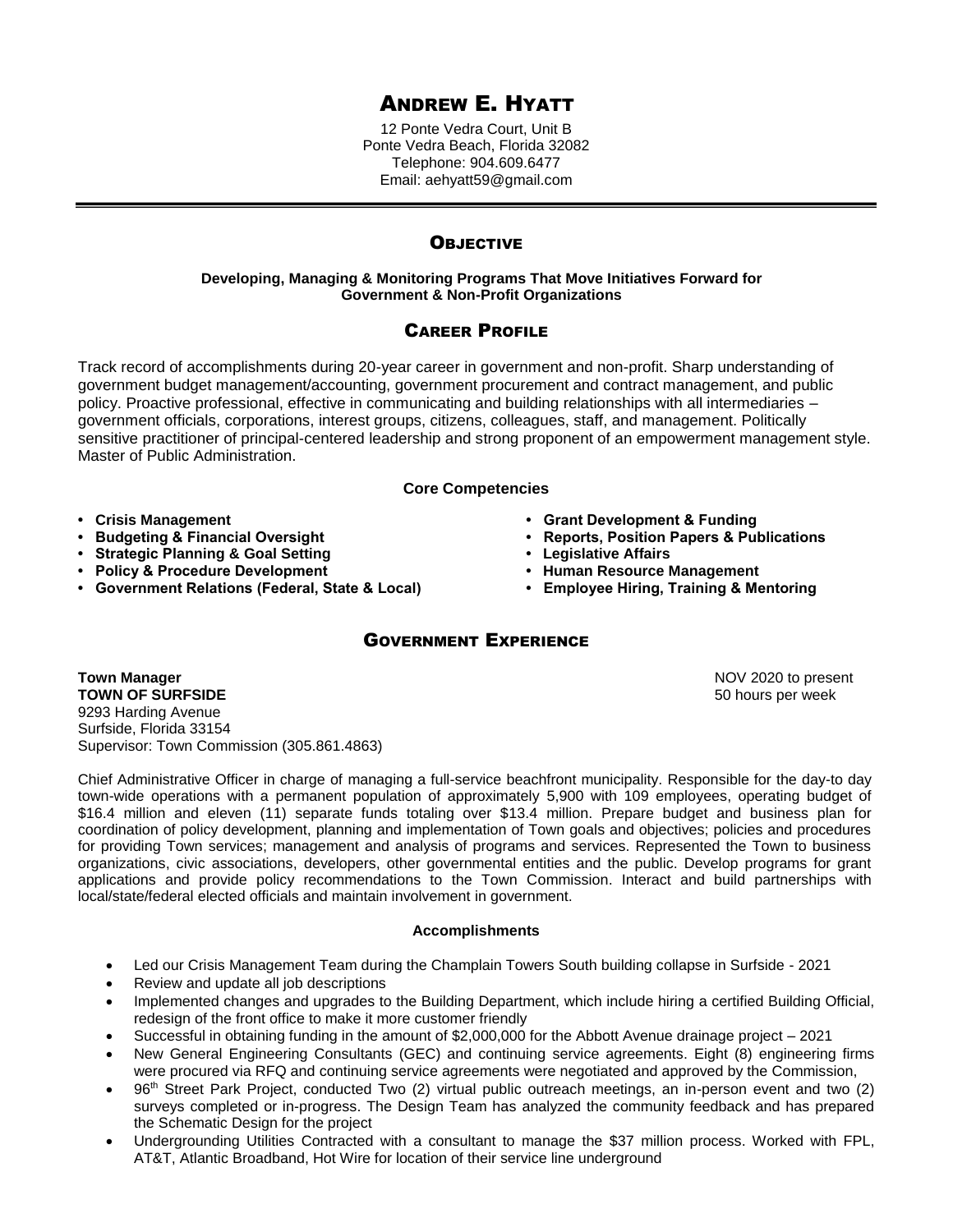## NON-PROFIT EXPERIENCE

**Texas State Director K9s FOR WARRIORS** 4710 State Highway151 San Antonio, Texas 78227 Supervisor: Patty Dodson – Chief of Staff (904.686.1956)

Plan and coordinate all development and community engagement activities. Develop and grow community relationships with donors, volunteers, community organizations or representatives. Build relationships with community stakeholders to advance the mission. Coordinate with the Development team by, researching funding opportunities, compiling donor information and assisting with grant writing and applications to gain sponsorship and donations and managing volunteers. Oversee Kennel Operations Manager and staff (including hiring full and part time kennel assistants). Participate in special projects and take on additional tasks as requested. Maintain good communication with kennel staff and management. Maintain good working relationships with all kennel and organization employees.

## GOVERNMENT EXPERIENCE

**City Manager CITY OF NEPTUNE BEACH** 116 First Street Neptune Beach, Florida 32266 Supervisor: City Council (904.270.2400)

Chief Administrative Officer in charge of managing a full-service beachfront municipality. Responsible for the day-to day city-wide operations with a permanent population of approximately 7,200 with 75 employees, operating budget of \$5.3 million and fifteen (15) separate funds totaling over \$12 million. Prepare budget and business plan for coordination of policy development, planning and implementation of City goals and objectives; policies and procedures for providing City services; management and analysis of programs and services. Represented the City to business organizations, civic associations, developers, other governmental entities and the public. Develop programs for grant applications and provide policy recommendations to the City Council. Interact and build partnerships with local/state/federal elected officials and maintain involvement in government, outside group, and private industry discussions on issues involving the City.

## **Accomplishments**

- Successful in saving dollars by utilizing staff for projects like installing new sidewalks, parking spaces without going through the RFP process
- Restructured top tier of Police Department
- Successfully negotiated the Bargaining Agreements with the FOP and Local 630 Employee Union.
- Developed a plan to create additional parking spaces in the Town Center
- Negotiated a new Solid Waste contract with Waste Pro
- Restructured organizational chart to include Deputy City Manager, Deputy Director, Commanders without adding additional positions
- Prepare five (5) year strategic plan
- Developed Park Master Plan
- Completed construction on a community building
- Successful is several grants for the park and infrastructure.
- Developed Goals, Objectives and Performance Measures for each department to better track the progress of the departments and to assist in the evaluation of each employee.
- Resolved Tipping Fee issue with the City of Jacksonville, along with the City Attorney
- Established a format for evaluating each employee annually to include performance measures. Annual evaluations take place September
- Developed the following policies: Whistleblower, Compensatory Time, Internal Control, Cell Phone, Ethics, Take Home Vehicle, Computer/Internet Use, Cell Phone Use, Merit Increase, Social Media, Tobacco Use
- Worked with staff in preparation of and clean up of Hurricane Matthew and Hurricane Irma

JUN 2019 to MAR 2020 50 Hours per week

JUL 2015 to JUN 2019 50 hours/week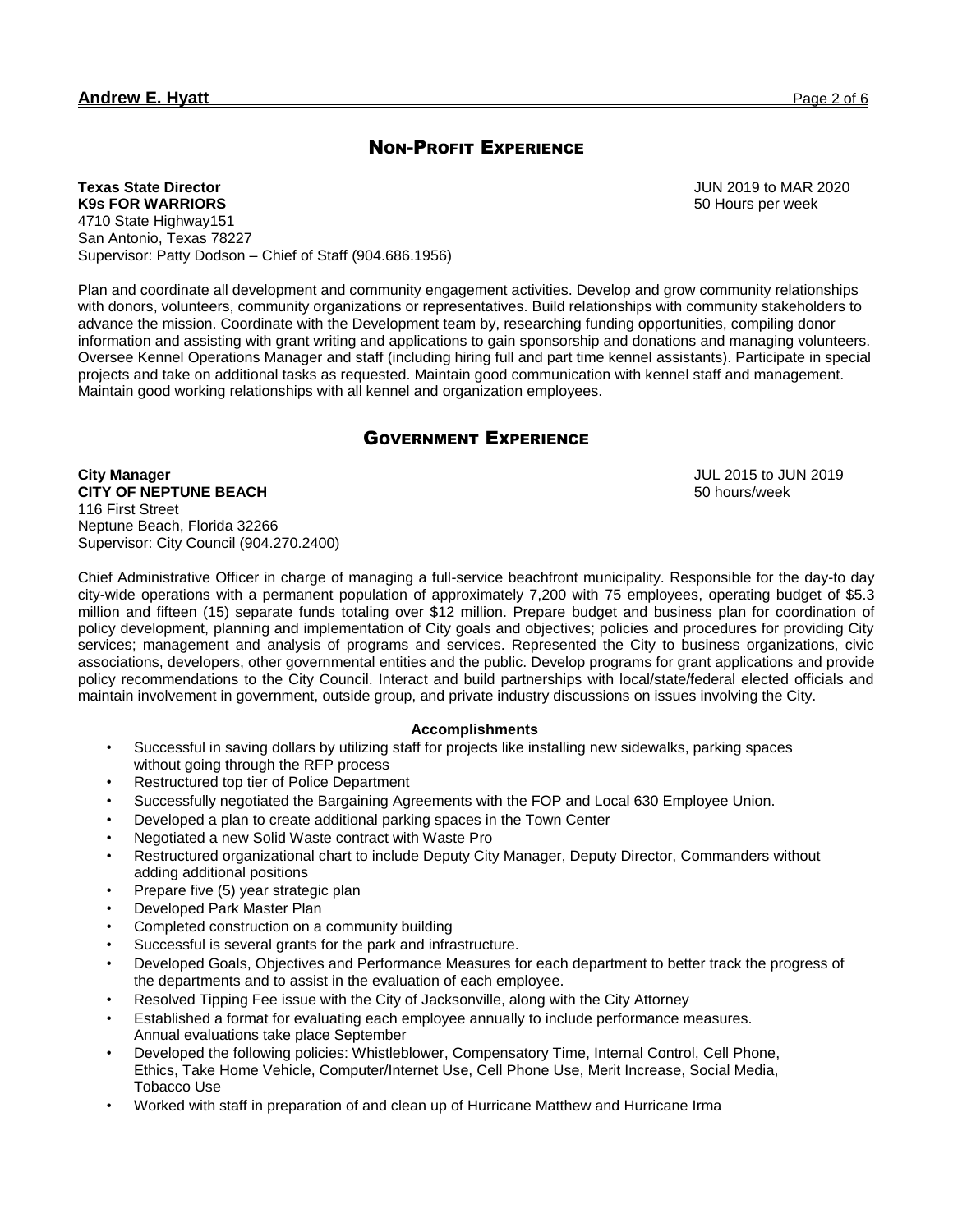## **Andrew E. Hyatt** Page 3 of 6

**City Manager**

OCT 2013 to JUN 2015 50 hours/week

**CITY OF EAST RIDGE** 1517 Tombras Avenue East Ridge, Tennessee 37412 Supervisor: City Council (423.867.7711)

Chief Administrative Officer in charge of managing a full-service municipality. Prepare budget and business plan which included goals and objectives, develop programs for grant applications, and provide policy recommendations to the City Council. Gather data from various sources to be included in position papers in response to the Councilman's request for information on sensitive issues. Interact and build partnerships with local/federal elected officials and maintain involvement in government, outside group, and private industry discussions on controversial issues.

#### **Accomplishments**

- Successful in negotiations with Developer for the Jordan Crossing development to include a Bass Pro store.
- Successful in negotiations with Developer for a Wal-Mart Neighborhood store.
- Received Local Parks and Recreation Fund grant for playground.
- Implemented Border Region Legislation.
- Created an effective communication tool by preparing a monthly publication to the Council regarding organizational progress and upcoming projects and concerns.
- Implemented a merit-based Performance Measures evaluation program.
- Recruited and hired a Police Chief, Fire Chief and City Treasurer.
- Reviewed and rewrote City Employee Handbook.
- Revived Industrial Development Board (IDB).
- Developed inventory for leasable/for sale/or sale-lease space.
- Instituted a Pay Plan which includes Grades and steps for budgeting purposes.
- Oversee multiple projects throughout the city to include Economic Development/Redevelopment, Parks & Recreation, Paving/Resurfacing, Traffic light installation.
- Project Manager for relocation of a Fire Station.

**City Manager CITY OF FAIRVIEW** JAN 2010 to OCT 2013 7100 City Center Way 50 hours/week Fairview, Tennessee 37062 Supervisor: Board of Commissioners (615.387.6084)

Chief Administrative Officer in charge of managing a full-service municipality. Prepare budget and strategic plan, oversee development of programs for grant applications, and provide policy recommendations to the City Commission. Gather data from various sources to be included in position papers in response to the Commissioner's request for information on sensitive issues. Interact and build partnerships with local/federal elected officials and maintain involvement in government, outside group, and private industry discussions on controversial issues.

#### **Accomplishments**

- Prepared Five-Year Strategic Plan**.**
- Received a Local Parks & Recreation Fund grant for a Greenway Project.
- Received funding for Safe Routes to Schools sidewalk project.
- Received funding from MPO Active Transportation Program for resurfacing.
- Met with and prepared communications to U.S. Senators and Congress on policy issues (e.g., economic/community development, funding sources). Brief elected officials on policy impact of appropriations.
- Consistently meet 24 to 48-hour deadlines for information on issues from prospective industries/businesses requiring utility and tax information.
- Reduced tax rate by 7.5% in FY 2012.
- Instrumental in establishing Economic Task Force.
- Spearheaded project management efforts for design of 1,046-acre office/industrial park.
- Successful in negotiations with landowner and Wal-Mart for construction of the Fairview Super Center.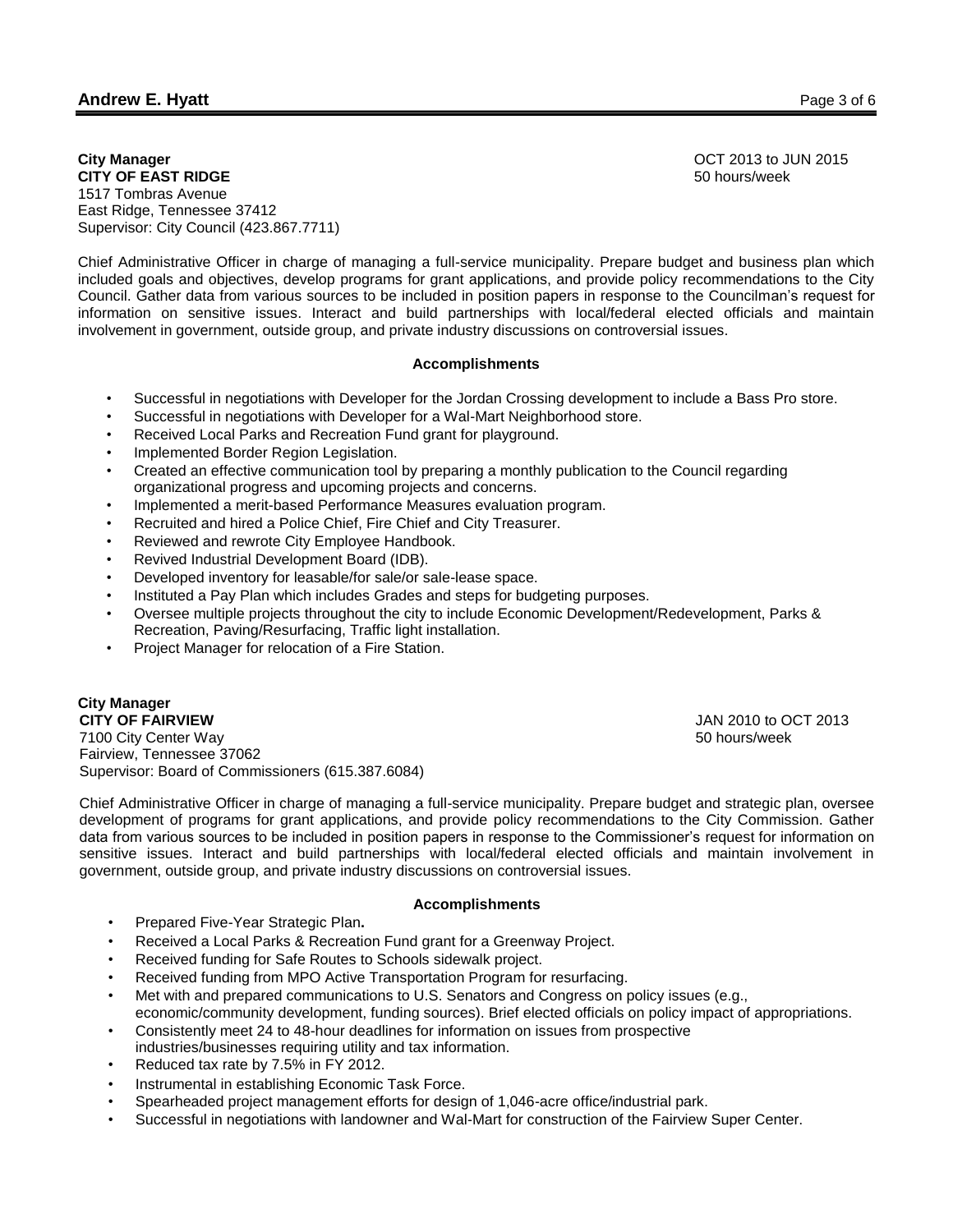## **Andrew E. Hyatt** Page 4 of 6

**City Manager CITY OF ETOWAH** 701 Tennessee Avenue Etowah, Tennessee 37331 Supervisor: Board of Commissioners (423.263.2202) OCT 2007 to DEC 2009 50 hours/week

Chief Administrative Officer in charge of managing a full-service municipality. Prepare budget and 5-year strategic plan, develop programs for grant applications, and provide policy recommendations to the City Commission. Gather data from various sources to be included in position papers in response to the Commissioner's request for information on sensitive issues. Interact and build partnerships with local/federal elected officials and maintain involvement in government, outside group, and private industry discussions on controversial issues.

Member of Executive Committee of McMinn County Economic Development Authority, Director of the Emergency Operations Center, and Project Manager for 2 renovation projects – Streetscape and Community Center. Oversee Finance, HR, Building Inspection, Zoning, Code Enforcement, Fire, Police, Parks & Recreation, Purchasing, and Library. Departments. Educate, develop, train, and mentor staff. Develop and implement programs based on new or revised laws/regulations.

#### **Accomplishments**

- Prepared standard operating procedures manuals for each position in the city with all necessary components (e.g., City Mission, Department Mission, Position Purpose, Employee Evaluations/Training, Organizational Charts, etc.); actively involved in analyzing and revising SOPs and operational policies as necessary.
- Prepared first balanced budget (FY10) in eleven years, since FY00.
- Generated total cost savings of over \$90K by creating temporary concrete finisher and carpenter positions.
- Delivered cost savings of over \$5K annually by leasing a vehicle for City travel reducing the number of claims for mileage reimbursement and \$400 car allowance for City Manager.
- Received grant for a Wellness Center and obtained a \$75K, 3-year grant for hiring a Recreation Director representing a cost savings of \$50K over 2 years for the City.
- Reduced overtime 67.17% in 1 fiscal year.
- Created an effective communication tool by preparing a monthly publication to the Commissioners regarding organizational progress and upcoming projects and concerns.
- Empowered staff to implement changes within the organization by including them in executive decisions.
- Strengthened employee performance and morale; emphasized the importance of immediate and constant feedback to employees and investigated employees' complaints/concerns with the highest attention to detail.
- Met with and prepared communications to U.S. Senators and Congress on policy issues (e.g., economic/community development, funding sources). Briefed elected officials on policy impact of appropriation.
- Briefed Commissioner on a pending sale of a county-owned hospital to private investors; sale of the hospital was successful and is proving to be a beneficial deal for the community.
- Consistently met 24 to 48-hour deadlines for information on issues from prospective industries/businesses requiring utility and tax information.

## **Community Development Manager** MAR 2004 to OCT 2007 **CITY OF DEERFIELD BEACH – PLANNING AND GROWTH MANAGEMENT DEPT.** 45 hours/week 150 SE Second Avenue Deerfield Beach, Florida 33441 Supervisor: Jerry Ferguson, Director (954.480.4211)

Managed a diverse range of initiatives for this beachfront community, including fiscal analysis, program budgeting, and economic development functions. Provided fiscal oversight for grant funded programs and produced information on grant opportunities and programs to management, other organizations, and City Commission. Provided Commissioners with information on HUD and State Housing Initiative Partnership programs to answer constituent concerns. Represented the City Manager and Director of Planning on boards, commissions, and committees. Team leader in preparing short/longterm goals, and key member of the management staff and liaison for citizen advisory boards; brainstormed with management team on issues affecting the community. Supervised and evaluated the performance of a 4-person staff. Member of Emergency Operations Center team and member of the Hurricane Emergency Preparedness team. Interfaced with federal, state, and local officials.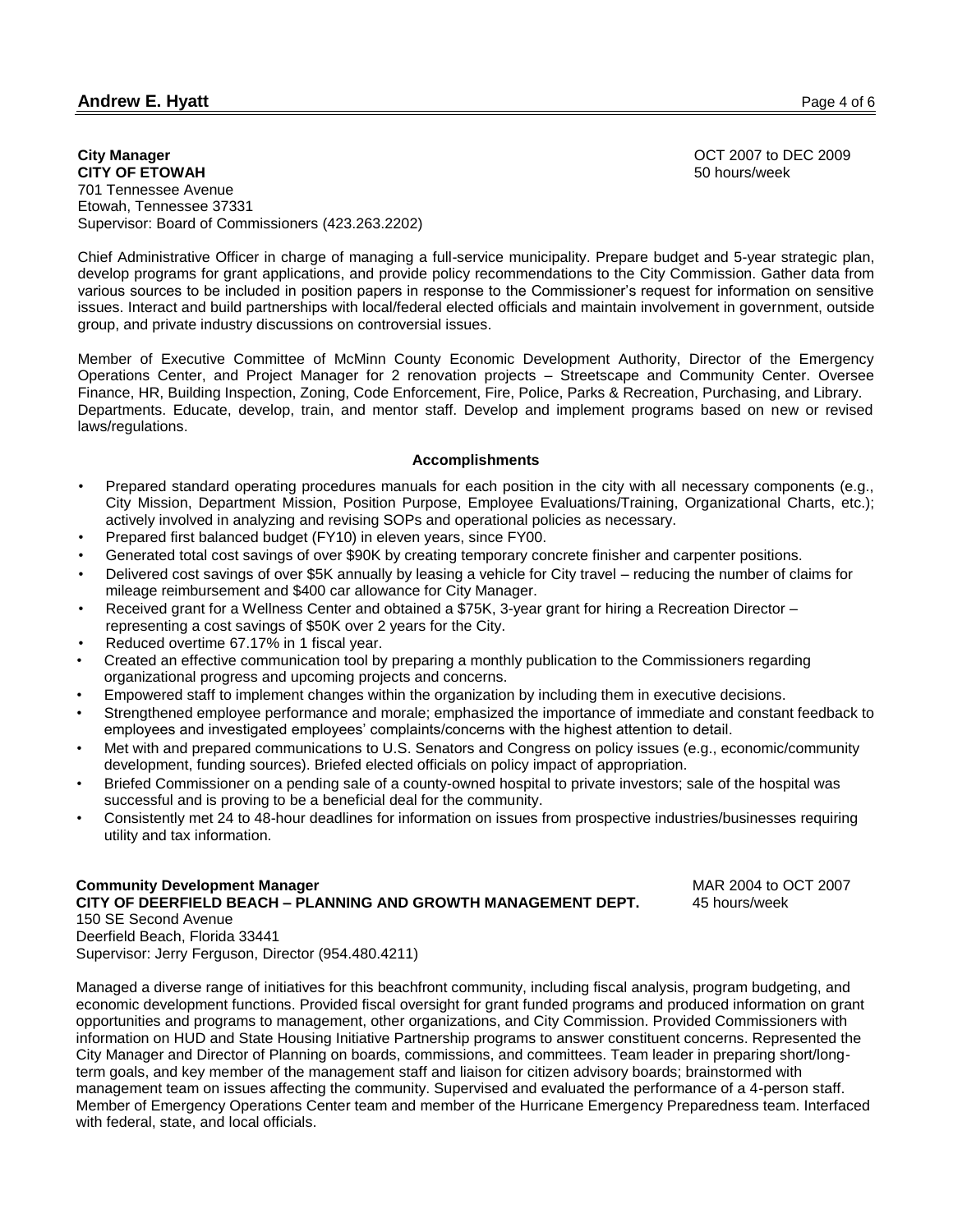**Sales Consultant**

.

#### **Accomplishments**

- Delivered savings of over \$20K in consulting fees for the City by taking the initiative to author its 5-year (2005-2009) Consolidated Action Plan.
- Initiated, obtained, managed and administered federal, state, and county grants for programs/projects, including Community Development Block Grant (CDBG), State Housing Initiative Partnership (SHIP), and First Time Homebuyer/Home Rehab programs.
- Grew the number of first-time homebuyer recipients over 400% in 1 year.
- Increased minor home repair recipients over 600% in 1 year.
- Increased productivity and reduced time spent on a waiting list from 2 years to 12 weeks by restructuring the division and assigning specific duties.
- Allowed a free flow of space, created atmosphere of cooperation and teamwork, and reduced application/waiting period by 40% through spearheading a reorganization of the office.
- Acted as a liaison between City Manager's office and community members affected by proposed programs.

JUL 2002 to MAR 2004 45 hours/week

**GOBER ENTERPRISES** 7501 Philips Highway Jacksonville, Florida 32256 Supervisor: Rob Walker, Owner (904.296.1356)

Provide consultation and sales presentations to homeowner's and businesses throughout Northeast Florida. Prepare production orders and follow up with production progress. Interact with manufacturing personnel on production of shutters and blinds. Prepare quarterly sales projections.

**Senior Administrative Assistant, Human Resources** APR 2000 to JUN 2002 **CITY OF JACKSONVILLE – PARKS AND RECREATION DEPT.** 45 hours/week 117 West Duval Street Jacksonville, Florida 32202 Supervisor: Debra Igou, Director (904.630.1287)

Drove HR initiatives that had a tremendous impact on improving organizational performance. Handled primary HR functions, including personnel, payroll, permitting, purchasing, employee relations, training, EO/EA, ethics, permitting, budget/cost control, employee evaluations, Adopt-A-Park Program, and citizen communications. Implemented, analyzed, and evaluated program effectiveness on an ongoing basis.

Incorporated laws related to Ethics, EEO, ADA, and Sexual Harassment into the organization through staff education and training. Performed contract administrative functions, including the monitoring of bids to ensure adherence to contract requirements. Participated in various committees (e.g., Training, EEO, Employee Satisfaction, Ethics); Sterling Quality Award team member for the City of Jacksonville.

#### **Accomplishments**

- Played a key role in improving the City into a quality organization. Worked on the Sterling Quality Human Resources Team while the city competed for the Sterling Quality Award; advised senior staff on necessary changes.
- Saved the city over \$5K annually by implementing a paperless format system for tracking evaluations, discipline, leave time, and training for all employees' department-wide.
- Formulated ethics policy for the entire city (including elected officials) affecting over 8500 employees.
- Prepared new employees for success by creating an evaluation document that was adopted by the Sterling Quality team to be used as a communication tool during new employees' 6-month probation period.
- Secured funding for City projects by interfacing and forming partnerships with local/federal government officials.
- Enabled management to execute informed hiring decisions by compiling and presenting thorough information on potential candidates.